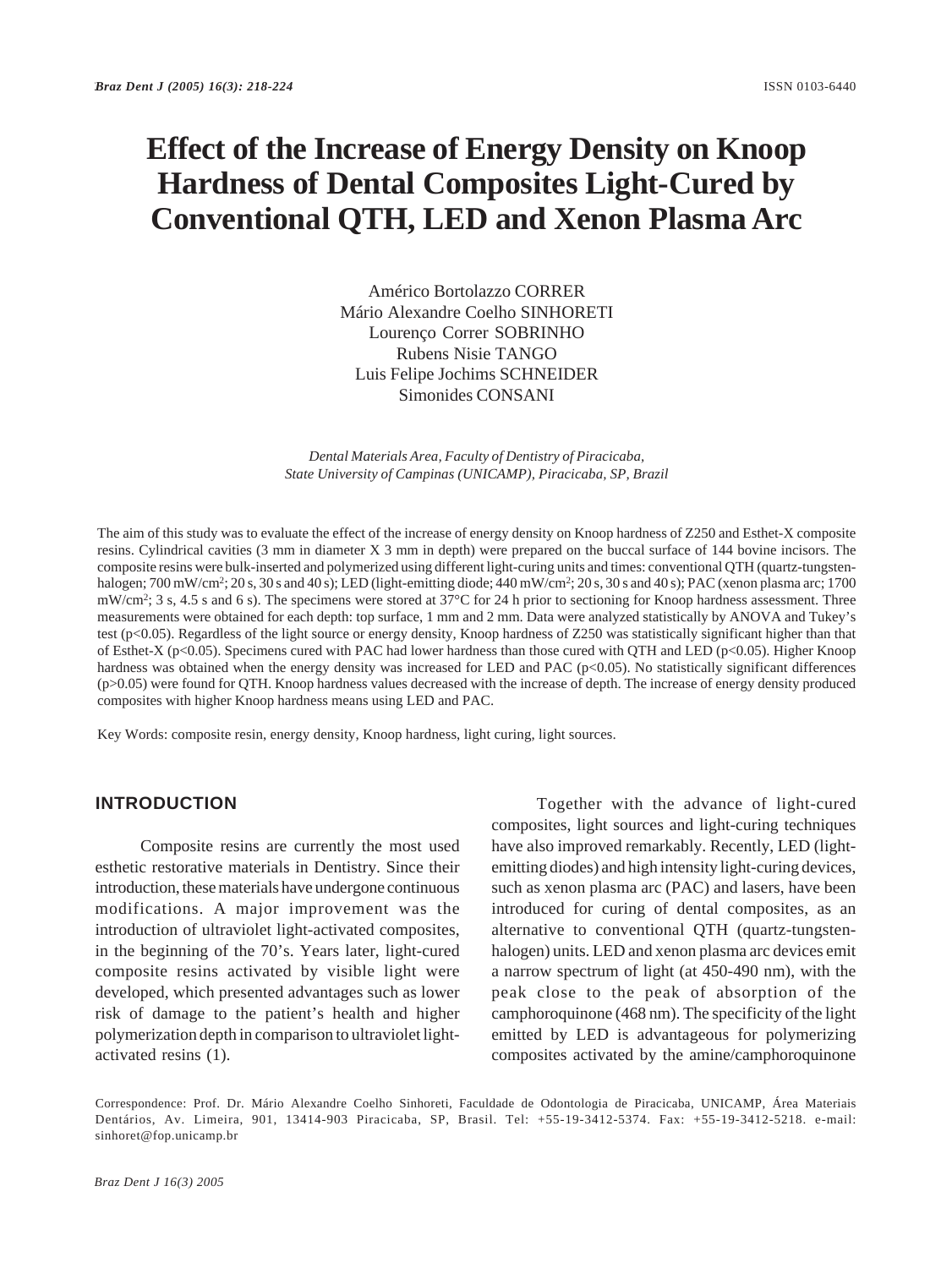system. The use of filter to limit the width of the wavelength is not mandatory for LED, although they induce lower heating to tooth during light-curing (2). Current LED units promote considerable heating during the light activations of materials (3).

Xenon plasma arc is a high intensity light source that was introduced due to need for saving time during light-curing of composites (4). When PAC units are used, the manufacturers recommend 3 s of exposure time to polymerize composite resins that have camphoroquinone as photoinitiator system. However, it has been shown that the mechanical properties of composites light-cured by PAC with an exposure time as short as 3 s are compromised (4).

The narrow wavelength spectrum of LED and PAC is disadvantageous when the main photoinitiator system of composite resins is not camphoroquinone. The activation of another photoinitiator system that absorbs light out of LED and PAC emitting wavelengths cannot efficiently be done (5). Therefore, the low degree of conversion can originate composites with deficient mechanical properties (6) in addition to high citotoxity (7).

To induce composite polymerization and obtain high degree of conversion, it is necessary to provide the materials with appropriate energy density (8,9). The energy density is the product of light intensity and exposure time. The energy density required to obtain optimal mechanical properties of the composites can vary depending on the shade, opacity, initiators and composition of the materials. Moreover, the increment volume and cavity configuration have an important role (10,11). The light intensity should be compatible with the absorption wavelength spectrum of the photoinitiator systems. For camphoroquinone, which is the most used photoinitiator system in dental composites, the maximum absorption peak is within the blue spectrum of visible light, about 468 nm (12).

When similar energy densities are supplied to the composite resins, similar degrees of conversion and depth of polymerization will be obtained, regardless of the light-curing mode (9,10). Increased degree of conversion can play important roles in the mechanical properties of composites, such as decrease of solubility, improvement of dimensional stability, lesser color alteration and greater biocompatibility (13). It is likely that composites with low mechanical properties will have short clinical life.

The purpose of this study was to evaluate the influence of the increase of energy density in the Knoop hardness of two dental composites (Z250 and Esthet-X), using three types of light sources for light-curing: conventional QTH, LED and PAC.

## **MATERIAL AND METHODS**

For this study, 144 crowns of bovine incisors were embedded in PVC molds with polystyrene resin (Piraglass, Piracicaba, SP, Brazil) in such a way that the buccal surface remained exposed. After inclusion, the buccal surface was flattened in a polishing machine (APL-4; Arotec Ind. Com., Cotia, SP, Brazil) using #180-grit sandpaper (Carborundum, Saint-Gobain Abrasivos Ltda, Cruz de Rebouças/Igaraçu, PE, Brazil). Cylindrical cavities (3 mm diameter; 3 mm deep) were prepared under water-cooling with #3018 diamond burs (Metalúrgica FAVA Ind. e Com. Ltda, Franco da Rocha, SP, Brazil) mounted on an air-driven turbine (Kavo do Brasil S.A. Ind. e Com., Joinvile, SC, Brazil). The teeth were divided in two groups of 72 specimens each, according to the resin used for restoration: Z250 (3M/ESPE Dental Products, St Paul, MN, USA; A3 shade) or Esthet-X (Dentsply/Caulk, Milford, DE, USA; A3 shade).

The cavities were air-dried and Z250 and Esthet-X composites were bulk-inserted. The filled cavities were covered with a polyester strip, which was manually pressed to remove composite excesses. The materials were light-cured with three light sources (24 specimens of each resin *per* light-curing unit): QTH (conventional halogen lamp) (XL2500; 3M/ESPE), LED (Ultrablue Is, D.M.C. Equipamentos Ltd. São Carlos, São Paulo, SP, Brazil) and PAC (Apollo 95E, DMD, Westlake Village, CA, USA).

Light intensities of 700 mW/cm2, 440 mW/cm2 and 1700 mW/cm2 were the maximum intensities of QTH, LED and PAC, respectively, checked with digital radiometer (Dental Hilux Curing Light; Dental Benlioglu Inc., Binnaz SK 1-6 Kavaklidere, Ankara, Turkey). According to the manufacturers' recommendations, the exposure time for Z250 and Esthet-X light-cured with QTH and LED units is 20 s, and with PAC is 3 s. Therefore, the groups polymerized with QTH for 20 s, LED for 20 s and PAC for 3 s were considered as control groups. Eight specimens were used in each condition (exposure time). The energy densities used in each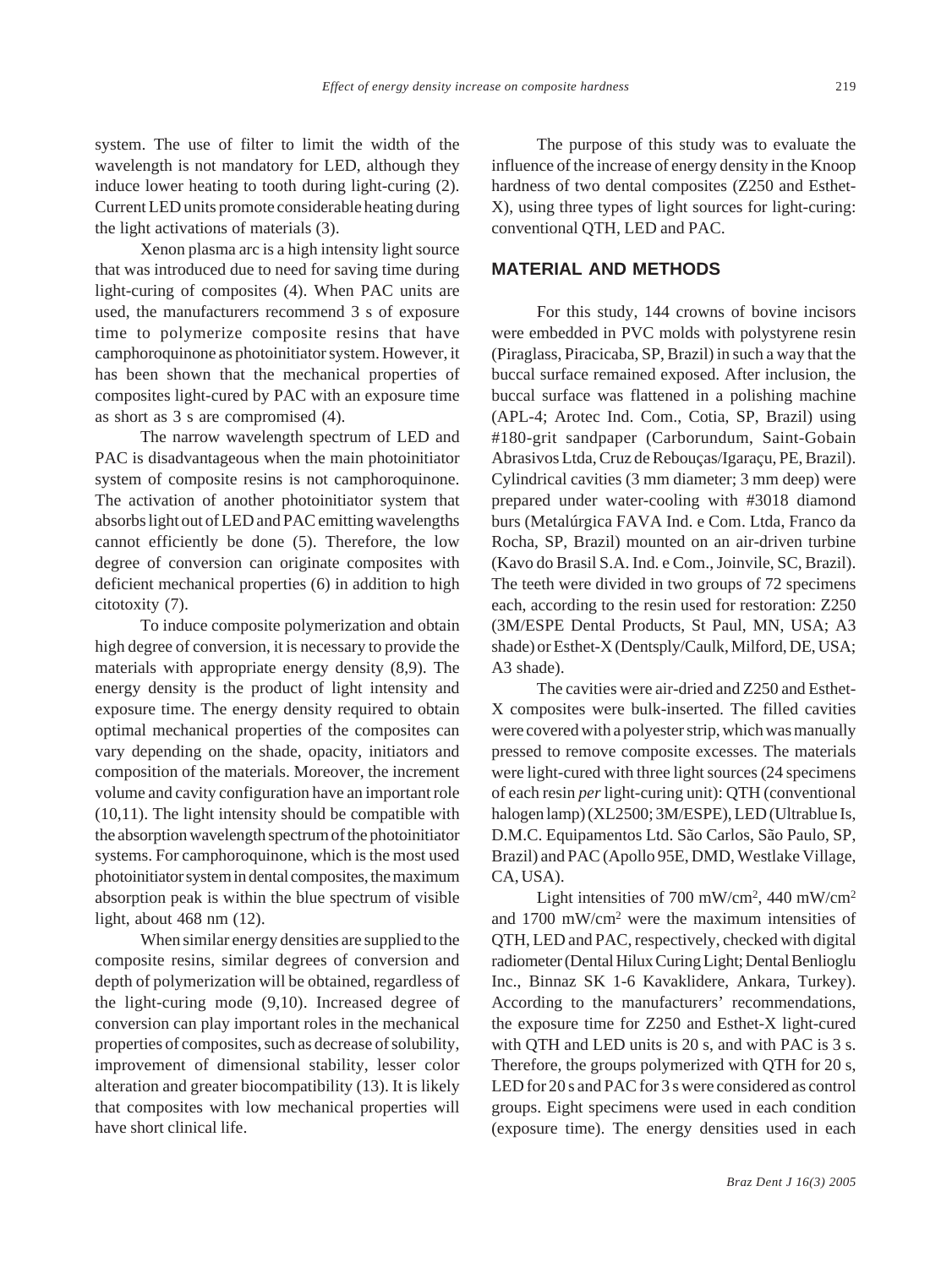experimental condition for each light source (QTH, LED and PAC) are given in Table 1. Higher energy densities were obtained with longer exposure times. The light-curing protocols are described in Table 1.

Table 1. Light-curing protocols for the three types of light sources.

| Light source | Exposure<br>time(s) | Light intensity<br>(mW/cm <sup>2</sup> ) | Energy density<br>(J/cm <sup>2</sup> ) | Energy density<br>(% ) |
|--------------|---------------------|------------------------------------------|----------------------------------------|------------------------|
|              | 20                  |                                          | 14.0                                   | $100\%$ (control)      |
| <b>QTH</b>   | 30                  | 700                                      | 21.0                                   | 150%                   |
|              | 40                  |                                          | 28.0                                   | 200%                   |
|              | 20                  |                                          | 8.8                                    | $100\%$ (control)      |
| <b>LED</b>   | 30                  | 440                                      | 13.2                                   | 150%                   |
|              | 40                  |                                          | 17.6                                   | 200%                   |
|              | 3                   |                                          | 5.1                                    | $100\%$ (control)      |
| <b>PAC</b>   | 4.5                 | 1700                                     | 7.5                                    | 150%                   |
|              | 6                   |                                          | 10.2                                   | 200%                   |

 $QTH =$  quartz-tungsten-halogen; LED = light-emitting diodes; PAC = xenon plasma arc.

Table 2. Knoop hardness means and standard deviation for Z250, at the three depths, for the different light sources.

| Energy density | Depth                |                      |                     |
|----------------|----------------------|----------------------|---------------------|
|                | Top Surface          | $1 \text{ mm}$       | $2 \text{ mm}$      |
| 100\%          |                      |                      |                     |
| 0TH            | $74.5 \pm 2.2$ a.A   | $72.8 \pm 2.2$ a, A  | $71.0 \pm 2.6$ a, A |
| <b>LED</b>     | $72.9 \pm 3.4$ a, A  | $71.8 \pm 4.8$ ab, A | $69.7 \pm 5.0$ a, A |
| PAC            | $72.5 \pm 3.9$ a, A  | $68.1 \pm 3.7$ b,B   | $64.7 \pm 4.5$ b,B  |
| 150\%          |                      |                      |                     |
| 0TH            | $75.5 \pm 2.5$ a, A  | $74.1 \pm 3.3$ ab, A | $73.3 \pm 2.3$ a.A  |
| <b>LED</b>     | $75.6 \pm 4.1$ a, A  | $75.3 \pm 3.0$ a.A   | $74.4 \pm 2.4$ a.A  |
| <b>PAC</b>     | $73.3 \pm 2.8$ a, A  | $70.7 \pm 3.8$ b, AB | $67.4 \pm 4.4$ b,B  |
| 200\%          |                      |                      |                     |
| 0TH            | $76.8 \pm 3.3$ ab, A | $75.5 \pm 2.9$ a.A   | $73.6 \pm 4.5$ a.A  |
| <b>LED</b>     | $78.6 \pm 2.8$ a, A  | $75.5 \pm 3.7$ a, AB | $72.9 \pm 2.8$ a,B  |
| <b>PAC</b>     | $74.1 \pm 2.9$ b.A   | $73.3 \pm 2.9$ a, A  | $71.0 \pm 4.1$ a, A |

QTH = quartz-tungsten-halogen; LED = light-emitting diodes; PAC = xenon plasma arc. Means followed by different lowercase letters in the columns for each energy densitiy and uppercase letters in the rows for each depth indicate statistically significant difference at 5%.

wafering blade (Extec Corp., Enfield, CT, USA) mounted in a metalographic cutter (Isomet 1000, Buhler, Lake Bluff, IL, USA) under water-cooling. After sectioning, the specimens were ground and polished with 320-, 400-, 600- and 1200-grit sandpapers (Carborundum; Saint-Gobain Abrasivos Ltda) on an automated polisher under water cooling.

The specimens were dried and submitted to Knoop hardness measurements in a microhardness tester (HMV-2000, Shimadzu, Tokyo, Japan) with load of 50 g and time of 15 s. Knoop hardness readings were accomplished on top surface, 1 and 2 mm deep. For each depth, three readings were taken and an average was calculated.

Data were analyzed statistically by ANOVA and the means were compared by Tukey's test at the 5% significance level.

#### **RESULTS**

Knoop hardness of Z250 (72.9 KHN) was statistically significant higher (p<0.05) than that of Esthet-X (56.0 KHN).

In general, the specimens cured with PAC presented lower Knoop hardness means than those photoactivated with QTH and LED. Z250 specimens light-cured with PAC presented lower Knoop hardness means starting from 1 mm depth, for energy densities of 100 and 150%. With 200%, significant differences among the methods were observed only on the top surface (Table 2).

Esthet-X specimens light-cured with PAC showed lower Knoop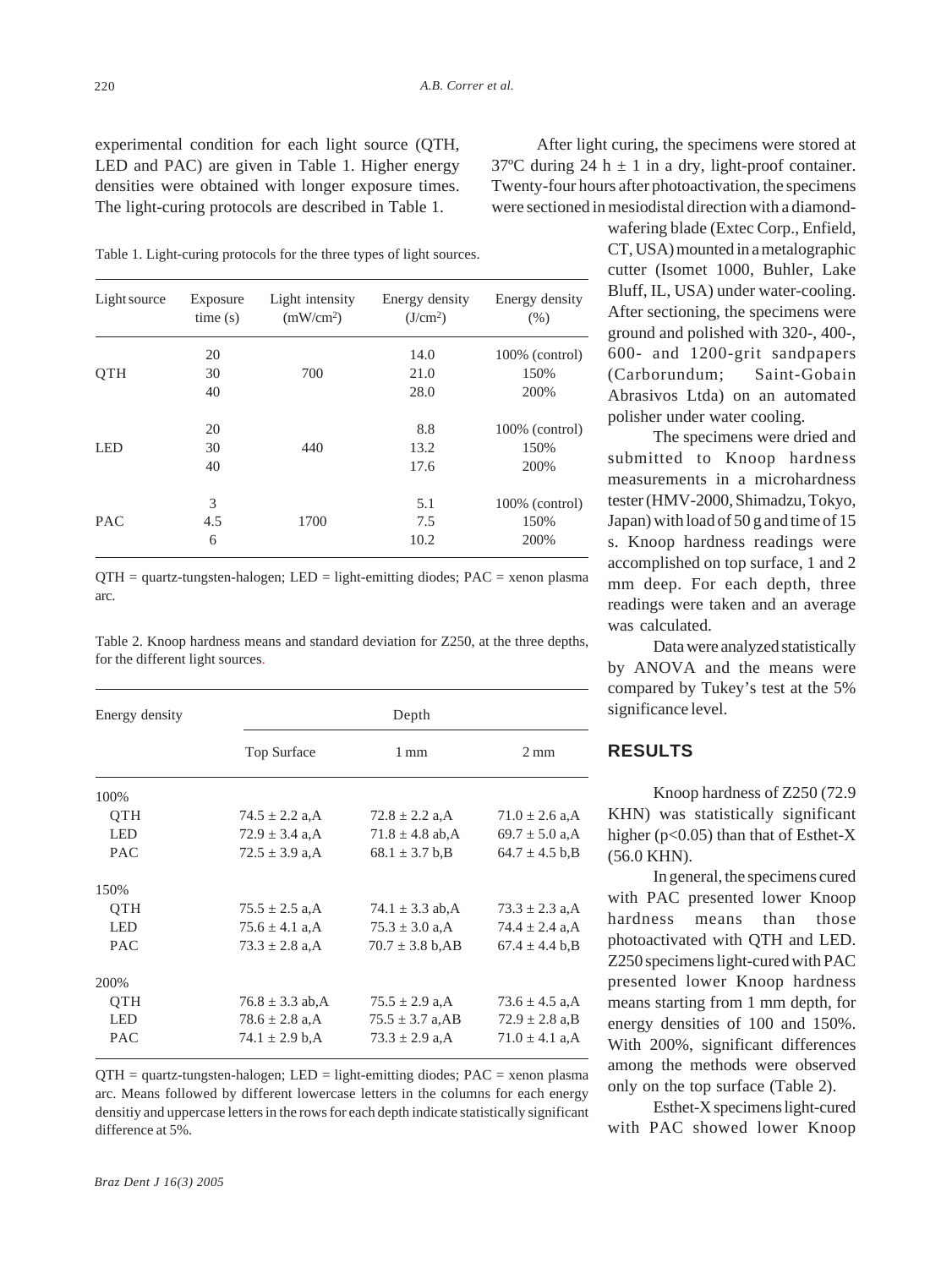| Table 3. Knoop hardness means and standard deviation for Esthet-X, at the three hardness n<br>depths, for the different light sources. |       | the three ei        |
|----------------------------------------------------------------------------------------------------------------------------------------|-------|---------------------|
| Energy density                                                                                                                         | Denth | There was<br>$1:CC$ |

|            | Top Surface         | $1 \text{ mm}$       | $2 \,\mathrm{mm}$    |  |
|------------|---------------------|----------------------|----------------------|--|
| 100\%      |                     |                      |                      |  |
| 0TH        | $57.8 \pm 2.5a$ , A | $55.9 \pm 1.7$ a, AB | 53.4 $\pm$ 2.5 a, B  |  |
| <b>LED</b> | $58.6 \pm 1.9$ a, A | $56.0 \pm 2.6$ a, AB | $53.0 \pm 1.6$ a,B   |  |
| PAC        | $56.8 \pm 4.1$ a, A | 54.1 $\pm$ 4.0 a, A  | $45.8 \pm 5.7$ b,B   |  |
| 150%       |                     |                      |                      |  |
| <b>OTH</b> | $56.3 \pm 3.0$ a, A | $57.2 \pm 2.2$ a, AB | $55.7 \pm 2.1$ a,B   |  |
| <b>LED</b> | 58.4 $\pm$ 2.6 a, A | $56.4 \pm 2.3$ a, AB | $53.8 \pm 2.5$ a,B   |  |
| PAC        | 58.4 $\pm$ 1.9 a, A | 55.7 $\pm$ 3.3 a, A  | $49.4 \pm 4.4$ b,B   |  |
| 200\%      |                     |                      |                      |  |
| <b>OTH</b> | $59.9 \pm 4.3$ a.A  | $57.8 \pm 2.6$ a.A   | $56.3 \pm 2.5$ a, A  |  |
| <b>LED</b> | $60.6 \pm 3.2$ a, A | $58.7 \pm 2.7$ a, AB | $55.2 \pm 3.2$ ab, B |  |
| <b>PAC</b> | $60.2 \pm 3.1$ a, A | $56.5 \pm 2.2$ a.A   | $51.5 \pm 3.7$ b,B   |  |
|            |                     |                      |                      |  |

Energy density

 $QTH =$  quartz-tungsten-halogen; LED = light-emitting diodes;  $PAC =$  xenon plasma arc. Means followed by different lowercase letters in the columns for each energy densitiy and uppercase letters in the rows for each depth indicate statistically significant difference at 5%.

Table 4. Knoop hardness means and standard deviation for Z250, at the three depths, for the different energy densities.

| Light source | Depth              |                   |                   |
|--------------|--------------------|-------------------|-------------------|
|              | <b>Top Surface</b> | $1 \text{ mm}$    | $2 \,\mathrm{mm}$ |
| 0TH          |                    |                   |                   |
| 100%         | $74.5 + 2.2 a$     | $72.8 + 2.2 a$    | $71.0 + 2.6$ a    |
| 150%         | $75.5 \pm 2.5$ a   | 74.1 $\pm$ 3.3 a  | $73.3 \pm 2.3$ a  |
| 200%         | $76.8 + 3.3 a$     | $75.5 \pm 2.9 a$  | $73.6 + 4.5 a$    |
| <b>LED</b>   |                    |                   |                   |
| 100%         | $72.9 \pm 3.4 b$   | $71.8 + 4.8$ a    | $69.7 \pm 5.0$ b  |
| 150%         | $75.6 \pm 4.1$ ab  | $75.3 \pm 3.0 a$  | $74.4 + 2.4 a$    |
| 200%         | $78.6 \pm 2.8$ a   | $75.5 \pm 3.7 a$  | $72.9 \pm 2.8$ ab |
| <b>PAC</b>   |                    |                   |                   |
| 100%         | $72.5 \pm 3.9$ a   | $68.1 \pm 3.7 b$  | $64.7 \pm 4.5$ b  |
| 150%         | $73.3 \pm 2.8$ a   | $70.7 \pm 3.8$ ab | $67.4 \pm 4.4$ ab |
| 200%         | 74.1 $\pm$ 2.9 a   | $73.3 \pm 2.9 a$  | $71.0 \pm 4.1 a$  |

QTH = quartz-tungsten-halogen; LED = light-emitting diodes; PAC = xenon plasma arc. Means followed by different letters in columns for each light source indicate statistically significant difference at 5%.

hard at 2 mm depth, for nergy densities (Table 3). no statistically significant difference for Knoop hardness between OTH and LED  $(p>0.05)$ (Table 2 and Table 3).

Table 2 shows that, for Z250, Knoop hardness on top surface was statistically higher than at 1 and 2 mm depth when PAC was used with 100% energy density ( $p<0.05$ ). For 150% energy density, the hardness on the top surface was statistically higher than at 2 mm ( $p<0.05$ ). For 200%, there was no significant difference (p>0.05) among the depths. When LED was used, the hardness on the top surface was higher than that at 2 mm only for 200% energy density. For QTH, there was no statistically significant difference (p>0.05) among the depths for all energy densities.

Table 3 shows that, for Esthet-X, Knoop hardness on the top surface was statistically higher than that at 2 mm depth for 100% and 150% energy densities, when conventional QTH unit was used  $(p<0.05)$ . For 200% energy density, there was no statistical difference among the depths (p>0.05). For LED, the hardness on the top surface was statistically higher than that at 2 mm depth for all energy densities (p<0.05). For PAC, the hardness on the top surface and 1 mm were statistically higher than that at 2 mm depth for all energy densities  $(p<0.05)$ .

Regarding energy density for Z250 (Table 4), Knoop hardness using 100% energy density was lower than other energy densities for LED and PAC (p<0.05), except for LED at 1 mm and PAC on the top surface. For QTH, there was no significant difference for Knoop hardness among the energy densities  $(p>0.05)$ .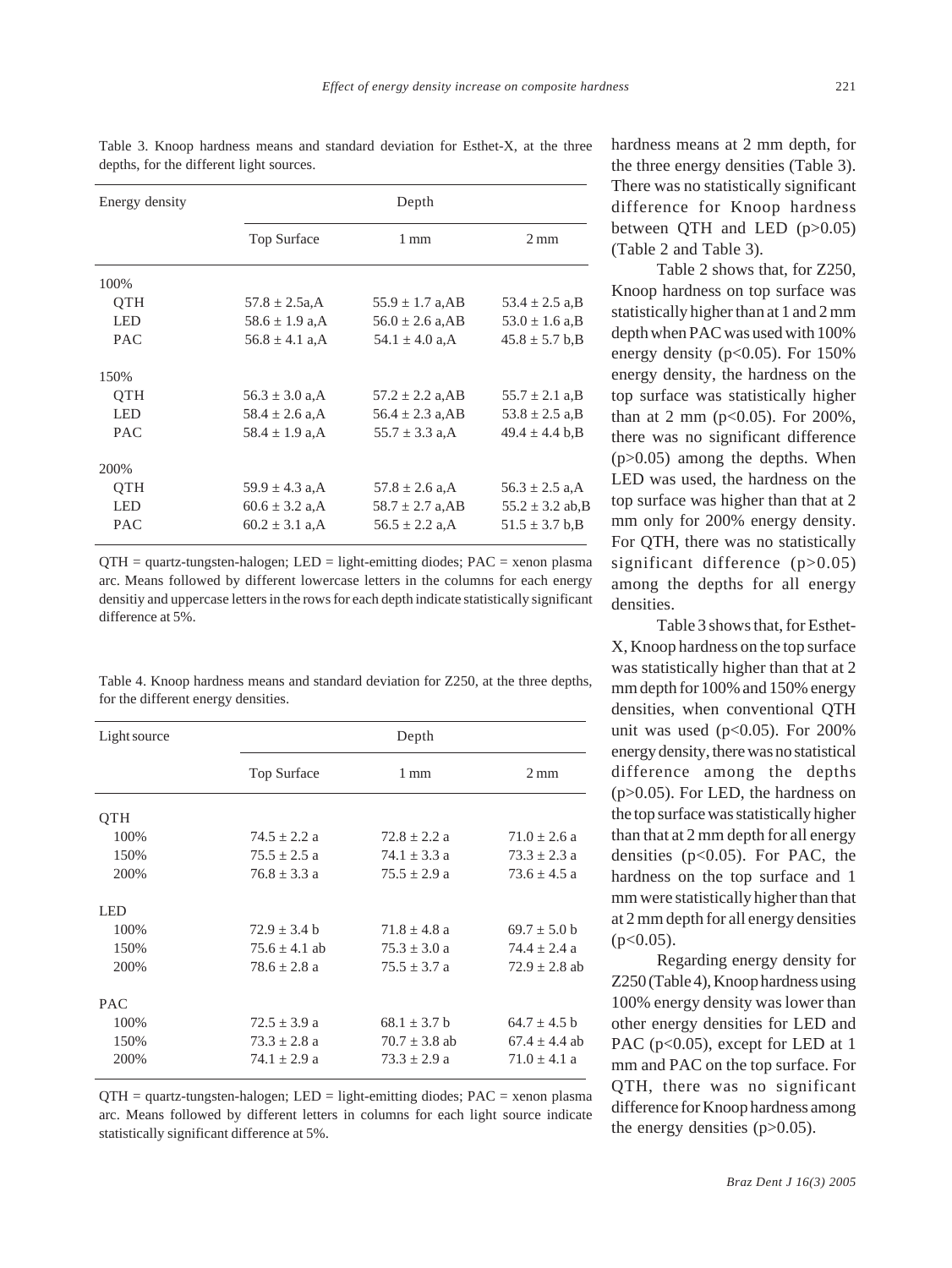For Esthet-X (Table 5), Knoop hardness for 100% energy density was statistically lower than that for 200% energy density when PAC was used, only at 2 mm depth (p<0.05). For QTH and LED there was no difference among the energy densities, for all depths  $(p<0.05)$ .

#### **DISCUSSION**

The hardness of composites is influenced by several factors, such as organic matrix composition (14), type and amount of filler particles (15) and degree of conversion (16). In this study, the Knoop hardness of Z250 was higher than that of Esthet-X. The organic matrix of Z250 is composed mainly by BisGMA, UDMA and BisEMA, and the inorganic particles are zircon/silica (60% in volume). In contrast, the organic matrix of Esthet-X is composed mainly by urethane modified BisGMA, BisEMA and TEGDMA, and a combination of inorganic particles of aluminum fluorine borosilicate glass and silanized barium, colloidal and nanometric silica (60% in volume). The higher Knoop hardness means obtained for Z250 may be explained by differences in filler type and organic matrix composition between both materials. Craig (17) suggested that composites with harder filler particles exhibit higher surface hardness. However, the bond of the filler particles to the polymeric matrix also affects their hardness.

Many studies have shown that the degree of conversion depends more on the amount of energy supplied to the composite than on the light-curing method (9). Hardness evaluation is an indirect method to verify the degree of conversion of resin composites (16). Hardness values show a positive correlation with degree of conversion.

The findings of this study are consistent with those of a previous investigation (18), which concluded that higher hardness can be obtained by increasing exposure time and energy density. Z250 specimens light-cured with LED and PAC had higher Knoop hardness when increased energy densities were used. For Esthet-X specimens photoactivated with PAC, there was an increase in Knoop hardness when longer exposure times were used. The increase in energy density produced higher degree of conversion and, consequently, higher Knoop hardness means.

The comparison among the light sources showed that PAC yielded the worst Knoop hardness means.

> Degree of conversion depends on the amount of energy supplied to the composite. Low energy density produces composites with low degree of conversion and deficient mechanical properties, such as Knoop hardness (6). Due to short exposure time, even with high light intensity, the low energy density supplied using the PAC unit produced specimens with lower Knoop hardness.

> There was no statistically significant difference in Knoop hardness means between LED and QTH up to 2 mm depth. Although the halogen lamp has higher energy density than the LED source, many of the emitted photons are out of the spectrum of absorption of the camphoroquinone (5). Therefore, the triplex state of the camphoroquinone is not activated. For LED, the narrow wavelength

Table 5. Knoop hardness means and standard deviation for Esthet-X, at the three depths, for the different energy densities.

| Light source | Depth            |                  |                   |
|--------------|------------------|------------------|-------------------|
|              | Top Surface      | $1 \text{ mm}$   | $2 \,\mathrm{mm}$ |
| <b>OTH</b>   |                  |                  |                   |
| 100%         | $57.8 \pm 2.5$ a | $55.9 \pm 1.7$ a | $53.4 + 2.5$ a    |
| 150%         | $60.3 + 3.0 a$   | $57.2 + 2.2$ a   | $55.7 + 2.1$ a    |
| 200%         | $59.9 \pm 4.3$ a | $57.8 \pm 2.6$ a | $56.3 \pm 2.5$ a  |
| <b>LED</b>   |                  |                  |                   |
| 100%         | $58.6 + 1.9 a$   | $56.0 + 2.6$ a   | $56.0 + 1.6$ a    |
| 150%         | $58.4 + 2.6$ a   | $56.4 \pm 2.3$ a | $53.8 \pm 2.5$ a  |
| 200\%        | $60.6 + 3.2 a$   | $58.7 + 2.7$ a   | $55.2 + 3.2$ a    |
| <b>PAC</b>   |                  |                  |                   |
| 100%         | $56.8 + 4.1$ a   | $54.1 + 4.0 a$   | $45.8 + 5.7$ h    |
| 150%         | $58.4 \pm 1.9 a$ | $55.7 \pm 3.3$ a | $49.4 + 4.4$ ab   |
| 200%         | $60.2 + 3.1$ a   | $56.5 + 2.2 a$   | $51.5 + 3.7 a$    |

 $QTH =$  quartz-tungsten-halogen; LED = light-emitting diodes; PAC = xenon plasma arc. Means followed by different letters in columns for each light source indicate statistically significant difference at 5%.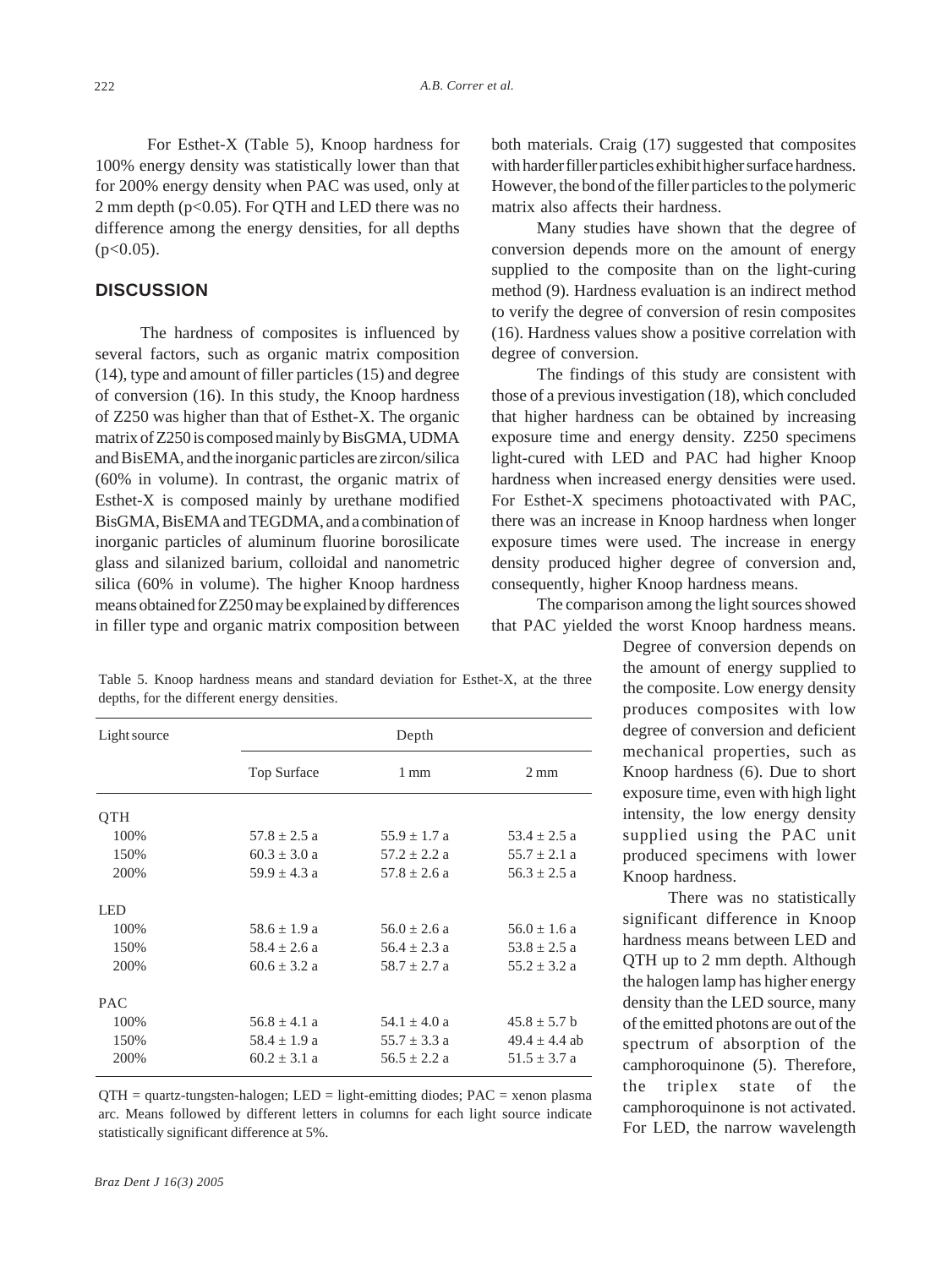spectrum is within the spectrum of absorption of the camphoroquinone and the specific energy density for camphoroquinone is higher, compensating the lower light intensity emitted by these devices. The recent progresses in LED technology made possible to obtain devices with higher light intensity, which allows lightcuring with shorter exposure times (20 s) and enough energy densities to produce composites with improved mechanical properties (19).

Regarding to the polymerization depth, the hardness values decreased towards deeper layers. The polymerization depth of light-cured composites depends on the composition, shade and translucence of the restorative material, intensity of the light source and distance of the tip of the light-curing device to the material surface (20). All those factors influence the amount of light that reach the deepest layers of the material. If the amount of light is not sufficient, the degree of conversion in these areas is low and the mechanical properties of the material, including Knoop hardness, are affected negatively.

It could be observed in this study that the increase of energy density influenced Knoop hardness values in deeper areas of the restoration, mainly for Z250 specimens light-cured with LED or PAC. Therefore, the knowledge and the understanding of the mechanisms that can impair light curing of composites associated with the use of techniques that can minimize the occurrence of problems could help the clinicians to obtain the maximum benefits of these materials in daily clinical practice.

Based on the results of this study, it may be concluded that Knoop hardness means of Z250 was higher than those of Esthet-X. The increase of energy density produced higher Knoop hardness when Z250 composite was photoactivated with LED and PAC. For Esthet-X, the increase in energy density produced higher Knoop hardness solely when PAC was used. Both composites photoactivated with PAC presented the lowest Knoop hardness means in comparison to light-activation with the other sources. No significant differences on Knoop hardness were observed when the composites were light-cured with QTH or LED.

# **RESUMO**

Este estudo teve como objetivo avaliar o efeito do aumento da densidade de energia na dureza Knoop das resinas compostas Z250 e Esthet-X. Cavidades cilíndricas (3 mm de diâmetro X 3 mm de profundidade) foram preparadas na superfície vestibular de 144 incisivos bovinos. As resinas compostas foram inseridas em incremento único e fotopolimerizadas com diferentes unidades e tempos de fotopolimerização: luz halógena convencional (700 mW/cm2; 20 s, 30 s and 40 s); LED (diodo emissor de luz; 440 mW/cm2; 20 s, 30 s and 40 s); PAC (arco de plasma de xenônio; 1700 mW/cm2; 3 s, 4,5 s and 6 s). Os espécimens foram armazenados a 37°C durante 24 h, previamente à realização das leituras de dureza Knoop. Foram realizadas três leituras por profundidade: superfície, 1 mm e 2 mm. Os dados foram submetidos à ANOVA e ao teste de Tukey  $(p<0.05)$ . Independente da unidade de fotopolimerização ou da densidade de energia, a dureza do compósito Z250 foi estatisticamente superior do que o compósito Esthet-X (p<0.05). A dureza dos compósitos fotoativados por PAC foi estatisticamente inferior em relação aos compósitos fotoativados por luz halógena ou LED (p<0.05) que, por sua vez, não diferiram entre si, independentemente da profundidade. O aumento do tempo de exposição produziu compósitos com maiores valores de dureza Knoop quando se utilizou LED ou PAC (p<0.05). Para luz halógena o aumento do tempo de exposição não influenciou os valores de dureza (p>0.05). Os valores de dureza Knoop diminuíram com o aumento da profundidade. O aumento da densidade de energia produziu compósitos com maior dureza Knoop quando o LED e o PAC foram utilizados como fontes de polimerização.

#### **REFERENCES**

- 1. Ruyter IE, Oysaed H. Conversion in different depths of ultraviolet and visible light activated composite materials. Acta Odontol Scand 1982;40:179-192.
- 2 . Kurachi C, Tuboy AM, Magalhães DV, Bagnato VS. Hardness evaluation of a dental composite polymerized with experimental LED-based devices. Dent Mater 2001;17:309- 315.
- 3 . Uhl A, Mills RW, Jandt KD. Polymerization and light-induced heat of dental composites cured with LED and halogen technology. Biomaterials 2003;24:1809-1820.
- 4 . Peutzfeldt A, Sahafi A, Asmussen E. Characterization of resin composites polymerized with plasma arc curing units. Dent Mater 2000;16:330-336.
- 5 . Hofmann N, Hugo B, Klaiber B. Effect of irradiation type (LED or QTH) on photo-activated composite shrinkage strain kinetics, temperature rise, and hardness. Eur J Oral Sci 2002;110:471-479.
- 6 . Emami N, Söderholm KJM, Berglund LA. Effect of light power density variations on bulk curing properties of dental composites. J Dent 2003;31:189-196.
- 7 . Caughman WF, Caughman GB, Shiflett RA, Rueggeberg FA, Schuster GS. Correlation of cytotoxicity, filler loading and curing time of dental composites. Biomaterials 1991;12:737- 740.
- 8 . Miyazaki M, Oshida Y, Moore BK, Onose H. Effect of light exposure on fracture toughness and flexural strength of lightcured composites. Dent Mater 1996;12:328-332.
- 9. Halvorson RH, Erickson RL, Davidson CL. An energy conversion relationship predictive of conversion profiles and depth of cure for resin-base composites. Oper Dent 2003;28:307-314.
- 10. Nomoto R, Uchida K, Hirasawa T. Effect of light intensity on